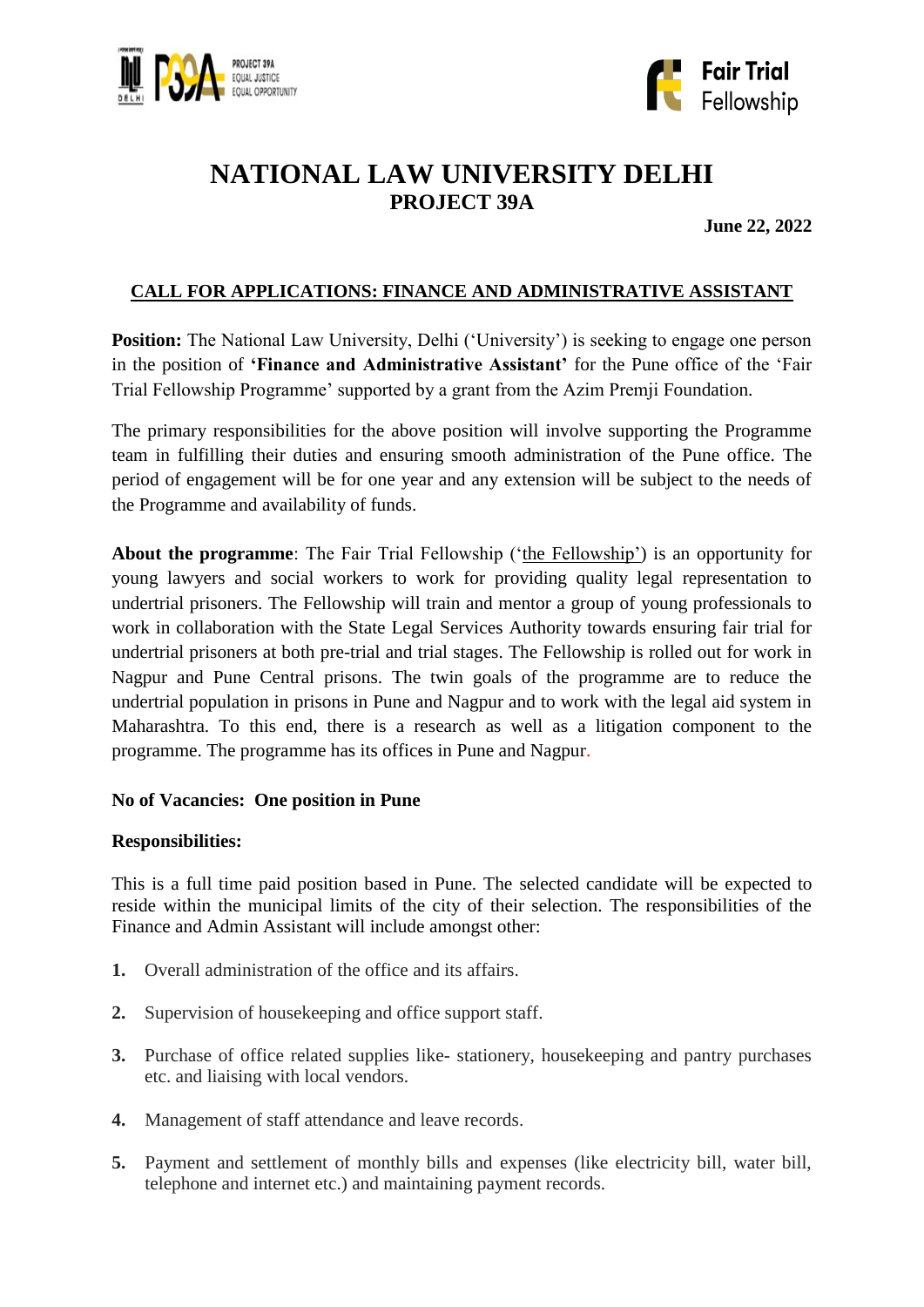



- **6.** Maintain documents database and filing system, office documents, and assist in filing, photocopying and digitizing documents and ensure smooth office operations.
- **7.** Handle and manage office petty cash and maintain its register. Handling bank related work (if required) for the programme.
- **8.** Prepare and maintain monthly office expense reports.
- **9.** Settlement of monthly advance for office expense, local travel and other reimbursements of staff according to programme/donor/university guidelines. Follow up with travel of office staff, cab and visa agents.
- **10.** Update of google calendars for Meetings, Travel and Leaves.
- **11.** Regular coordination with Finance and Administrative Coordinator (at Delhi) and Programme Director (Fair Trial Fellowship) and other University officials.
- **12.** Any other work that may be necessary as part of the programme's activities.

#### **Qualifications:**

- A. Graduation in commerce, business administration.
- B. Postgraduate Qualifications in Commerce/Accounts/Finance or Business Administration would be desirable.
- C. 1-3 years of relevant work experience in finance and admin.
- D. Proficiency in written and spoken English, Hindi and Marathi is compulsory.
- E. Familiarity with software like Microsoft Word, Excel, Drop box, Google Calendar, Google Docs etc.
- F. Ability to work in a team and fulfil accounting requirements in the public sector.

*The above qualifications may be relaxed in exceptional circumstances* 

**Compensation**: Remuneration fee will be commensurate with qualifications and experience, and will be within the range of Rs. 25,000 - Rs.30,000 per month.